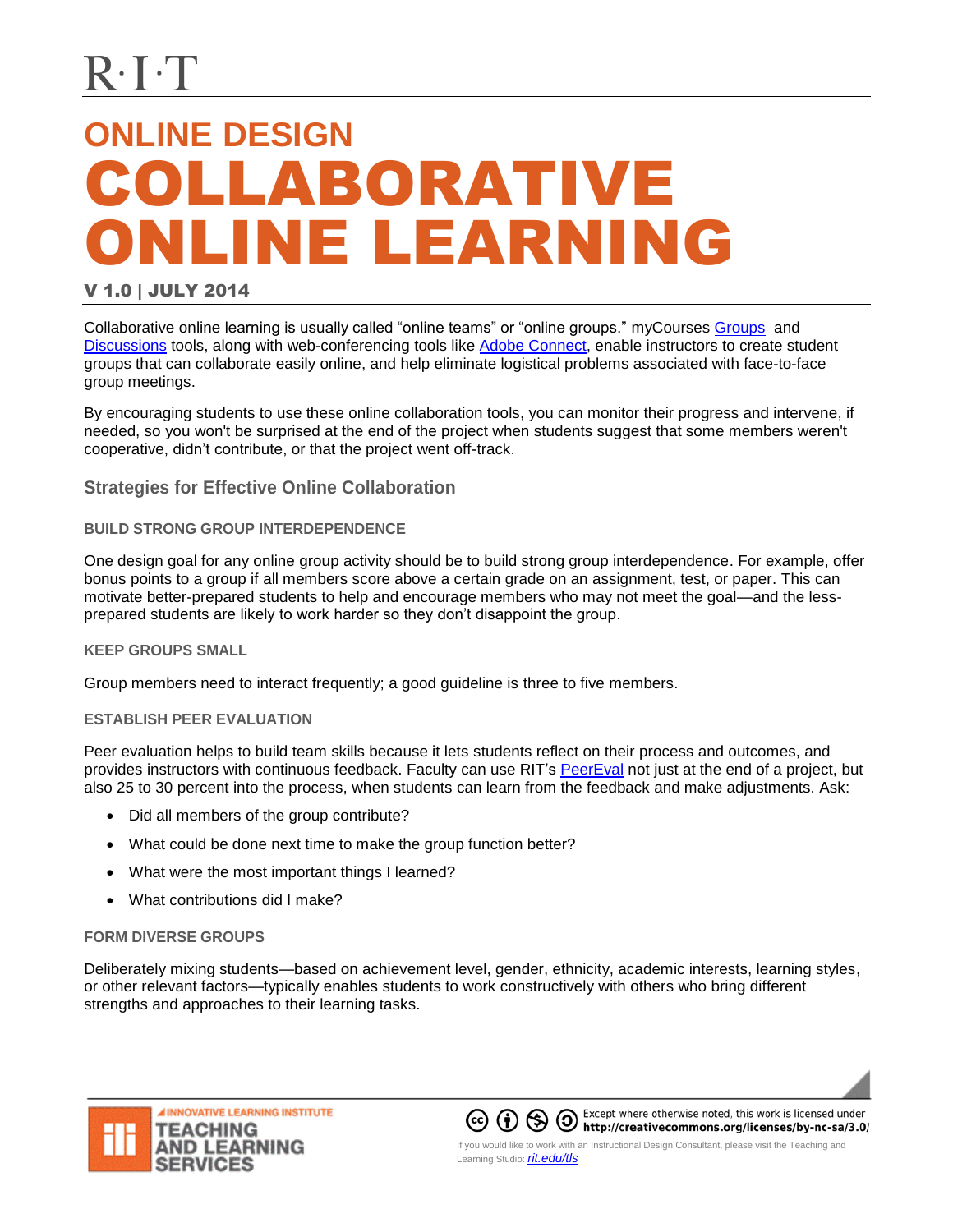# **GIVE TEAMS TIME**

Keep teams together long enough to do needed team building and create a meaningful product; this may take several weeks. Establish a way to differentiate individual work, by monitoring discussions, establishing milestone "meetings" in Adobe Connect, or requiring progress reports.

Grading should include a mechanism for individual as well as group effort.

#### **MAKE THE IMPORTANT WORK VISIBLE**

Reserve the myCourses discussion area for posting substantial work and ask students to use email for "housekeeping" details, such as chat times. This keeps the discussion substantive, makes it easier for members to locate work, and for you to evaluate the work.

#### **GIVE STUDENTS CONTROL**

Students who say that they do not like collaborative projects may have had a bad experience on a team. Make collaborative work more attractive by giving students more control over process and outcomes. For example, allow students to select their group assignment or projects from an array of potential topics.

#### **SCHEDULE MEANINGFUL IN-PROCESS DATES**

Provide a timeline for with milestone completion dates for meaningful deliverables.

#### **MAKE THE LEARNING PERSONALLY RELEVANT**

Allow students to relate and apply coursework to their needs, interests, and workplace or life experience. Direct and immediate application of course concepts is motivating and enhances the learning.

#### **GIVE STUDENTS FEEDBACK ON THEIR CONTRIBUTIONS TO THE GROUP**

Students expect timely and direct feedback, but not always publicly. Messages explaining or facilitating engagement with course content can go into to the course discussion, but send messages with either individual praise or pointers for improvement privately via email or in the comments area in myCourses Grades.

# **Assessing Online Groups**

Group work can be assessed as:

- a single entity
- a combination of individual and group achievement, or
- as individual achievement within the group

Your grading scheme must be clear to students, who are sensitive to receiving a lower grade than they feel they earned on a group project. Team evaluation can include both:

- how well the group worked together to produce the product
- the quality of the product or output

#### **ASSESSING THE GROUP AS A TEAM**

When the group is assessed as a team, members can bond more closely and, where bonding and interactivity occur, the social context improves the quality of the learning experience. However, you need to prepare for the situation of the non-contributor who may reduce the team's motivation.